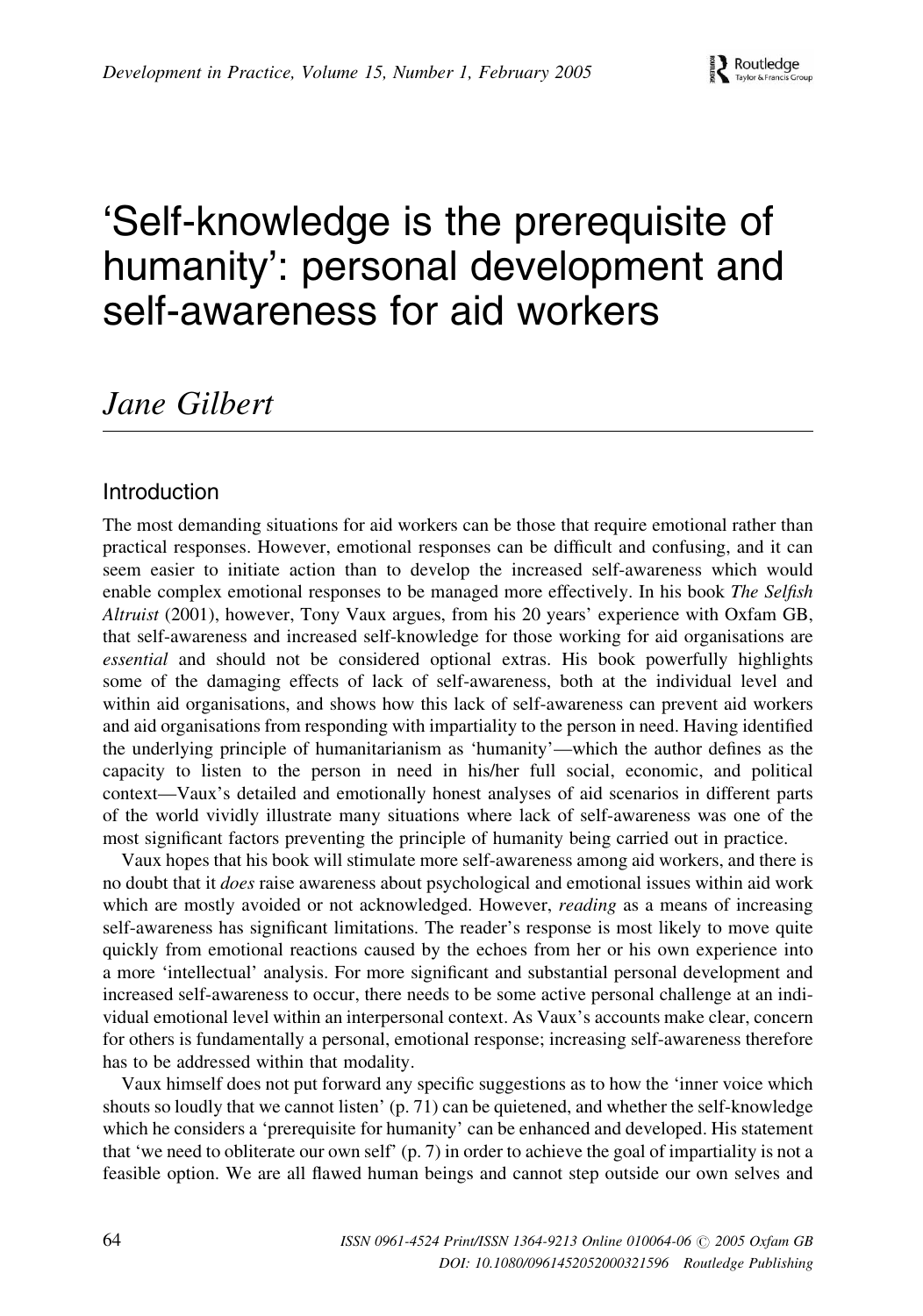divorce ourselves from the lens through which we see the world. However, I feel it is possible to make some useful suggestions. Although bringing our own prejudices and perceptions into our concern for others is in some ways unavoidable, it is possible to know oneself in greater depth, and to develop ways of being able to subject one's self to internal scrutiny such that the self's power to distort our motives and actions can be diminished. Only then can our awareness and capacity to listen to 'the person in need in his/her full social, economic and political context' (p. 7) be enhanced and increased.

I wanted to take up the challenge of responding to Vaux's thought-provoking insights. This paper therefore brings together some of the threads in his book and combines them with my own psychological approaches to increasing self-awareness in order to put forward some specific suggestions as to how personal development and self-awareness could be enhanced for both managers of aid organisations and those who work on the front line.

## The role of experiential tasks in self-development

The word 'experiential' in its simplest form describes a process that is personally experienced at an emotional level, and it is commonly used to describe groups where emotional learning can take place. Developing greater awareness of the self is usually accomplished by the design and facilitation of experiential tasks that focus on particular aspects of the self. For such tasks to be effective for aid workers they would have to stimulate relevant psychological issues and their interaction with practical responses. Tasks given in a lecture or training format are very limited in their capacity to develop individual self-awareness because they do not necessarily challenge the aid worker's unique preconceptions, established structures of meaning, underlying assumptions, and values which are hidden from view. Vaux comments on very many aspects of the self and human nature, but how these attributes are experienced, which parts of the self cause a particular individual most difficulty and are perceived as most potentially threatening to the self will be unique, to some degree, for each person. Simply 'telling' someone either individually or within a group is of very limited value. Personal development and increased self-awareness have to be facilitated so that difficult aspects of the self can be faced, hidden parts of the self discovered, and then *felt* at an emotional level within each person.

The power of experiential learning, compared with other modes, is that difficult feelings inside each person can be *reflected upon openly* with honesty and courage in a safe environment. This cannot take place without the establishment of trust, both between the facilitator and participants, and among the participants themselves. Most often this trust is built up by designing tasks to be carried out initially in groups of three to four, and tasks are designed so that the emotions to be addressed gradually become more challenging. Group members can then begin to feel more comfortable about acknowledging difficult feelings. One of the most significant features of group experiential work from which people derive comfort is the knowledge that their own problematic emotional reactions, of which they may be ashamed, are also felt by others.

## Examples of experiential work to increase self-awareness

In addressing how concern for the person in need could be responded to with greater impartiality and minimal personal motives and feelings, it is possible to design experiential tasks to highlight and focus on the further development of the parts of the self that Vaux so clearly describes. However, within the limitations of this paper, I would like to focus on what I consider the two most essential fundamental capacities of the self which could form the foundation of personal development for aid workers and their managers. As with Vaux's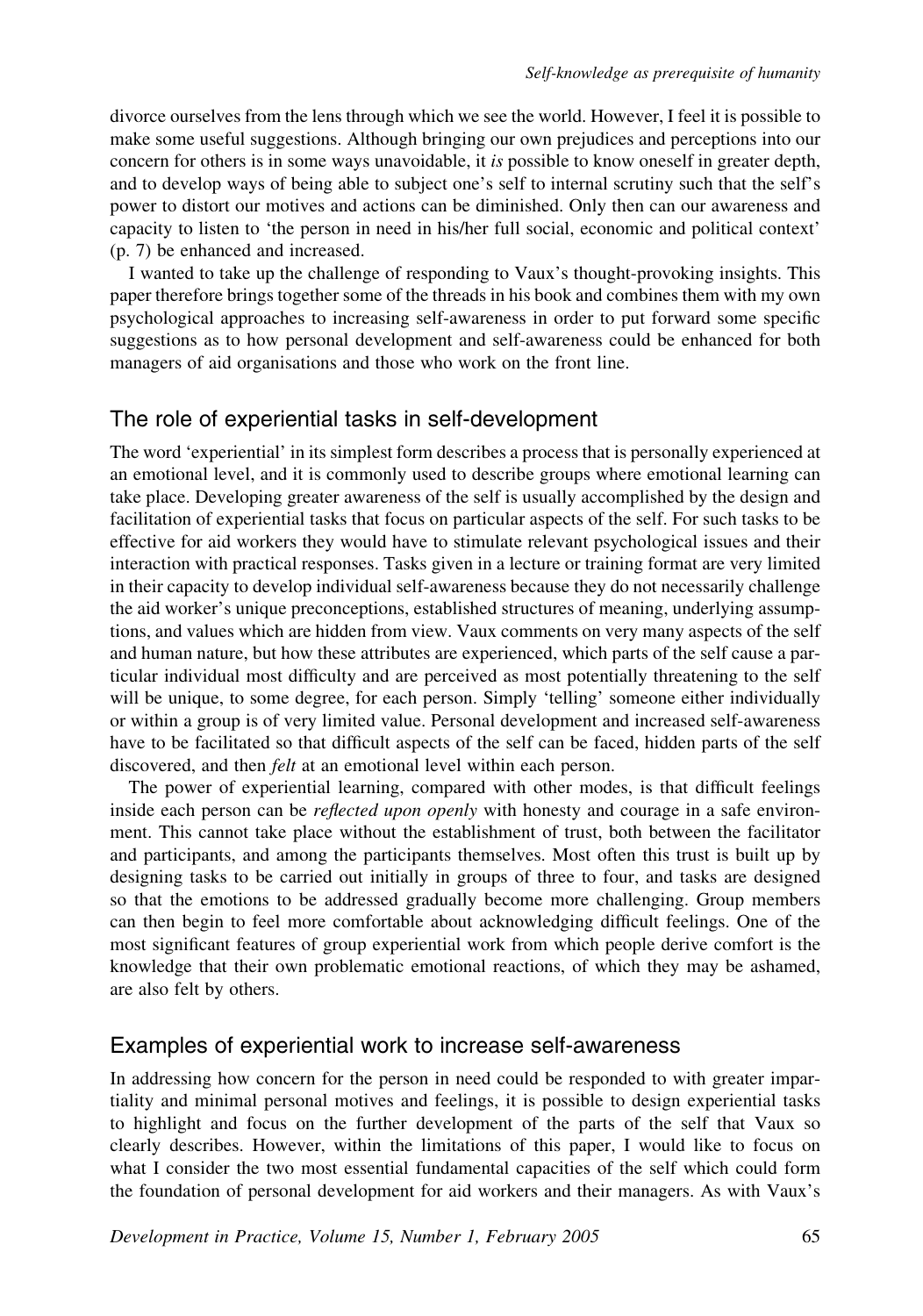#### Jane Gilbert

concept of humanity, these two capacities at first glance appear to be simple, but in practice are extremely demanding and personally challenging:

- the capacity to listen accurately and actively to another person; and
- . the capacity for internal reflection on one's own feelings without fear.

These capacities are 'interwoven' with each other. To actively listen to another person, the internal self of the listener has to be quiet, and for the listener to distinguish between her or his own internal emotional reactions, motives, and vulnerabilities, and those of the person to whom they are listening, the listener has to be able to reflect on her or his own internal processes with clarity and honesty. This capacity for internal reflection requires the identification and specific development of a part of the self which can take on the role of the 'internal observer'. This 'internal observer' must be capable of being sufficiently detached to be able to weigh up conflicting and difficult emotional reactions stemming from other parts of the self. If this capacity is sufficiently developed, judgements when responding to the person in need can be far more considered, and less emotionally reactive.

## Listening

Some may consider listening to another person to be a fairly passive process. In fact accurate listening is active, tiring, and demanding. Listening for a Change (Slim and Thompson 1993) focuses on oral testimony collection. The authors' description of listening encompasses what is challenging about active listening and begins to illustrate why listening to another person can feel potentially threatening:

Speaking up is a sign of confidence; being listened to increases that confidence. But listening is also an art, based on certain principles which are also at the heart of any notion of just and cooperative development. ... It needs the human skills of patience, humility, willingness to learn from others and to respect views and values that you may not share. (p. 3)

A central part of any attempt at listening is a commitment to accept the idiom of the people who are talking. This automatically contributes to a more equal relationship. Too often the poor and powerless are further disadvantaged by having to conform to the language and communication methods of those who hold power. Ideally it should take place in the speaker's mother tongue. In this way the collection of oral testimony shifts the burden of translation and understanding back to the listener, and begins to balance the scales in the communication process. (p. 9)

The process of listening reverses the roles of expert and pupil.  $\ldots$  [T]he interviewer sits at the feet of the people who are obviously experts on their own life and experience. (p. 10)

Facilitated experiential tasks which involve participants attempting to actively listen in the ways described above will automatically bring out many of the psychological issues that Vaux describes as being potentially the cause of 'doing harm as well as good' (p. 204). In attempting to actively listen with patience and respect to someone of a different cultural background, and who holds different values and assumptions about the world, profound and complex issues relating to power and its inequality will be activated—issues including, among other things, culture, language, knowledge, status, vulnerability, helplessness, and control. The reality of accurately listening to someone who not only holds different values and assumptions about the world, but who also may have very different priorities from those of the aid worker, and who may want of the aid worker something very different from what the aid worker assumes s/he is there to give, can be deeply challenging.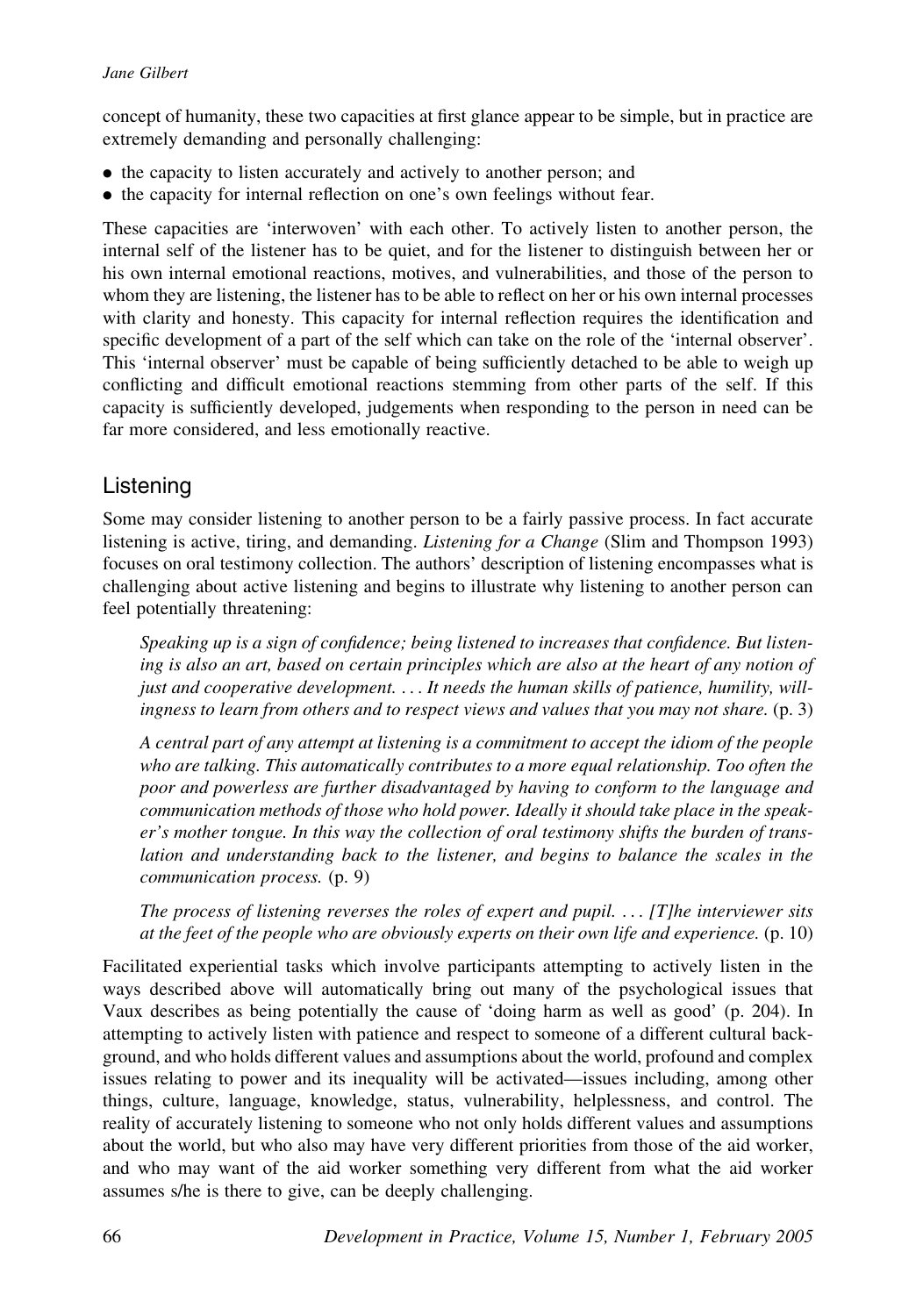Appropriate *experiential* tasks focusing specifically on the implications of actively listening to the person in need will bring out many difficult, uncomfortable, and conflicting feelings. Automatically one's own judgemental feelings about others, one's own value system, issues of cultural relativity, and many other disturbing feelings can be engendered by such exercises. Many questions arise. Are we prepared to address our own vulnerability and fears when we become the pupil rather than the teacher? Do we actually want the person to whom we are listening to become more confident and to assume more power? Negatively judging and blaming the other person can sometimes seem an easier option than to acknowledge ignorance and fear within one's self. It can feel much 'safer' to hold on tightly to our image of ourselves as being the person who 'knows'. Can we care enough to empower the other person, if that means letting go of our own power?

Facing up to the difficult and painful parts of the self is the essence of increasing self-awareness. However, this will not occur if the issues are approached using an 'intellectual' or teaching format. An emotionally safe, non-threatening atmosphere that is conducive to the examination of potentially shameful feelings has to be facilitated. It is also crucial that the process of extending the capacity for self-reflection is facilitated gradually so that the participants do not 'shut down' their emotional responses.

## Developing the 'internal observer'

Individuals vary in terms of their own natural capacity for self-reflection. Most often it is those who are most comfortable 'doing' and being active who are more fearful of internal exploration of the self, and therefore find the challenge of self-reflection more unsettling. Through supporting each individual to face up with increasing honesty and courage to their own complex and multilayered reactions, and encouraging someone to reflect on those reactions with greater detachment, an 'internal observer' part of the self, separate from emotional response, can be developed.

When this capacity for detached internal reflection has been recognised, established, and can be felt within the individual, the function of the 'internal observer' part of the self can then gradually become similar to the chairperson of a committee. The members of the 'committee' are the different parts of the self which can have very many different perspectives, views, and feelings. In one's own self there are so many 'voices'—emotional reactions, motives, drives, pride, emotional wounds from the past, terrors, vulnerabilities—and some parts of the self or 'voices' are much louder than others.

When sufficiently developed, the function of the 'internal observer' is first to find sufficient courage to listen to the different parts of the self without fear, especially those feelings which make us uncomfortable, frightened, and ashamed, and which are most difficult to acknowledge in ourselves. In addition, some parts of the self will be 'louder' than others so the 'internal observer' also has to quieten the demanding parts in order to try to hear what different, more hidden, parts of the self may be feeling. If the 'internal observer' or chairperson of the committee of selves is sufficiently developed and separated within the self, the different parts can then be heard, and fears and conflicting feelings acknowledged with greater detachment. Weighing up, prioritising, and organising the different parts of the self, rather than unthinkingly reacting, can then take place. Having listened to and heard the 'noise' of the self (selves) as clearly and honestly as possible, one's self can then be quietened and it then becomes more possible to listen and attend to the person in need as a unique individual in his/her particular social and cultural context.

## Self-reflection as the basis for action

Vaux comments that there has been too little capacity for self-reflection within aid organisations in the last 20 years and that 'self knowledge as a prerequisite for humanity' has not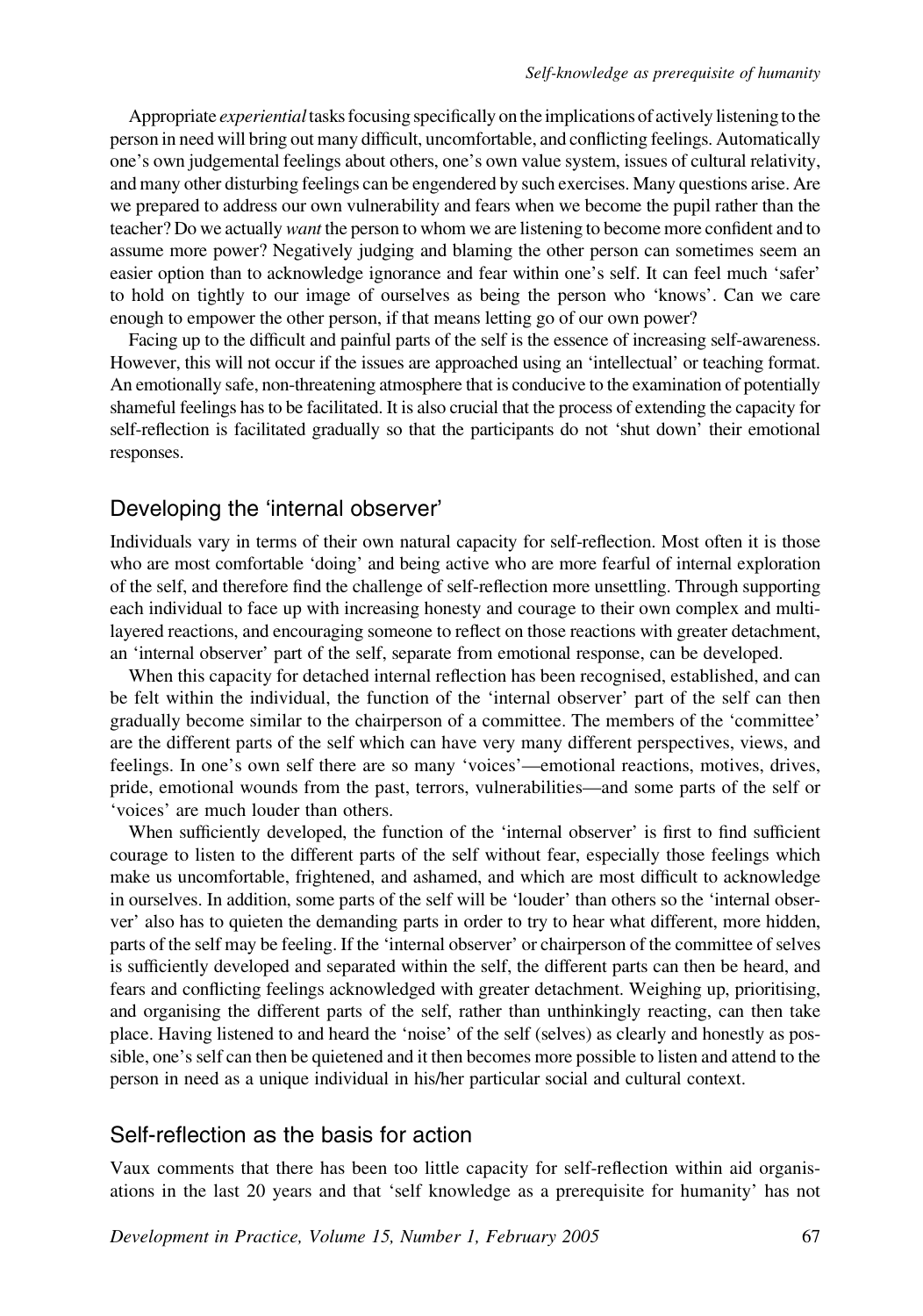been encouraged. One of the aims of his analysis of humanitarian crises is to highlight the way in which personal motive interacts with practical response. In my own view, the capacity for self-reflection on one's own complex emotional responses represents the best, but always less than perfect, basis for action.

Developing a capacity to listen as pupil rather than teacher and to be able to contemplate one's own 'bundle of vain strivings' which make up the self demands a particular kind of courage—the courage to accept uncertainty and self-doubt. There are always parts of the self which, when looked at clearly, are in conflict with each other; different parts of the self respond in different ways, and it is not possible, no matter how developed the 'internal observer', to know one's self fully. Throughout his book, Vaux regularly asks rhetorical questions which appear to suggest that one of two suggested alternative motivations is somehow the right or more accurate answer. For example, in discussing the basis of humanitarian concern he asks 'is it an expression of selfishness as in removing the feeling of guilt or is it altruistic concern for another person?'  $(p. 163)$ . My response to this and many other of his fixed-choice questions is that *both* apparently contradictory motives will most often be present simultaneously!

It is this capacity to hold and face up to conflicting motives and feelings that is most challenging in the process of internal reflection. If these internal conflicts can be reflected upon honestly by the 'internal observer' of the self, and then negotiated, it is possible to arrive at a clearer sense of order in terms of what matters most, to go against some motivations of the self if necessary, and decide on a course of action. A decision made in this way is most likely to feel like the 'least worst' compromise among all the parts of the self, but the potential for harm will be reduced. Decisions have to be made, even when total self-knowledge is not possible. Vaux comments that 'in analysing the context in which a person lives, I have to choose from innumerable possibilities' (p. 202). That will always be the case, but one of the unique attributes of being human is the capacity to choose. It is my view that the more an aid worker or manager has the courage to develop the capacity for internal reflection, to confront his/her own fears, and be aware of the often contradictory and emotionally painful parts of the self, the greater likelihood that those decisions can be based on the principle of humanity.

### Concluding comments

This paper was written as a response to some of the profound and challenging emotional issues for aid workers described in The Selfish Altruist. I have briefly described two approaches to experiential learning which could enable emotional and psychological issues for aid workers to be addressed in constructive ways. The paradox of those providing aid for those in need needing to be 'emotional enough to feel concern while not being so emotional that their concern is limited unfairly' (p. 71) requires a capacity for both attachment and detachment. The development within the self of an 'internal observer' and the resulting greater capacity for self-reflection such that complex emotional responses can be acknowledged and monitored more dispassionately seem to me to be the best way of achieving this balance.

Understandably, some people are apprehensive about engaging in any process which increases self-awareness and self-reflection, as it can be painful. Often it may seem easier to run away from the self by engaging in endless activity and overwork, rather than taking the time for internal reflection which could allow decisions regarding action to be more thoughtful. However, commitment from aid agencies to equip their staff with greater capacity for selfknowledge would not only provide aid workers with their greatest personal strength in whatever circumstances they find themselves but also minimise the risk of doing harm in an increasingly complex world.